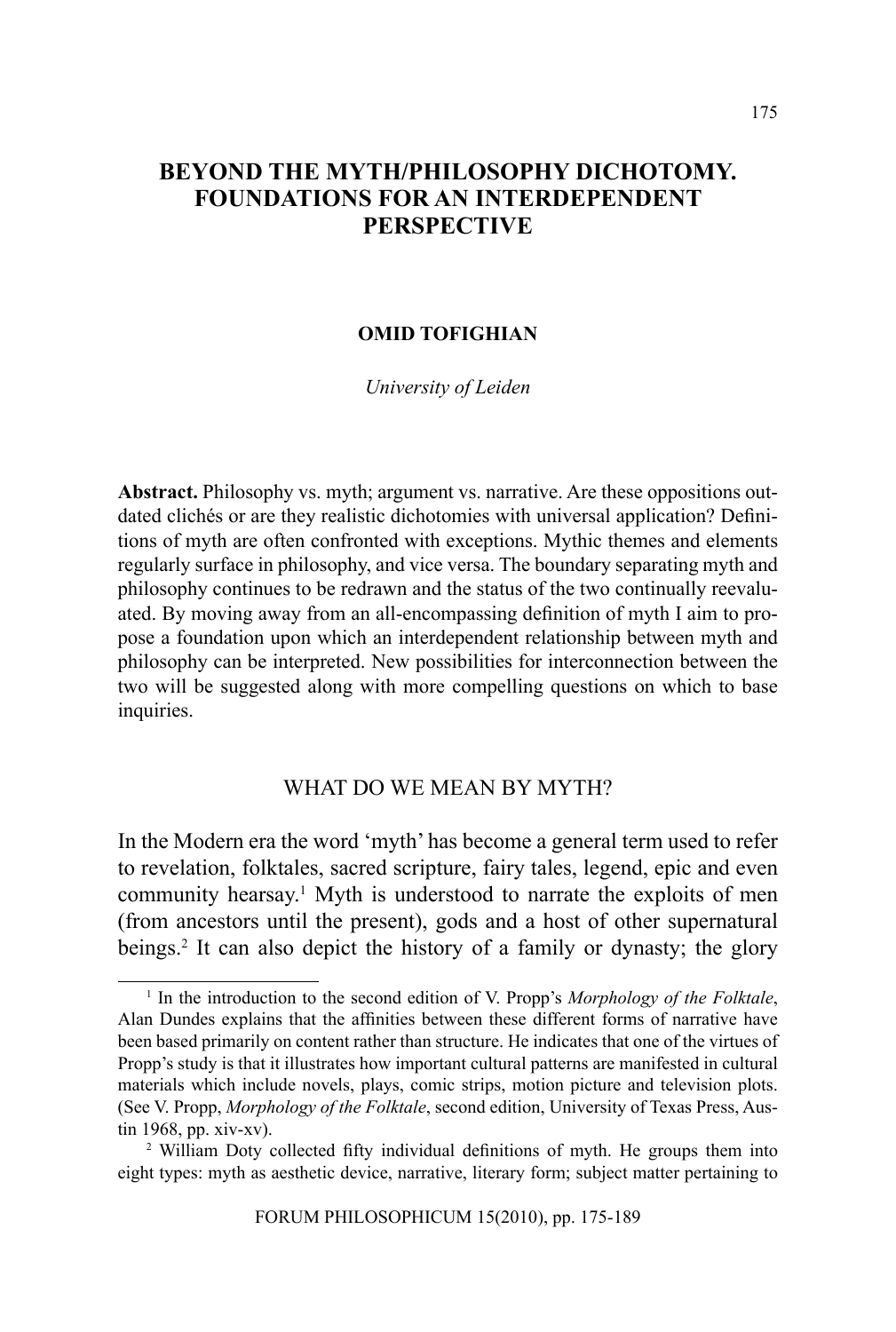or demise of a city or civilization; the adventures or fate of different kinds of souls; the origins of the universe, the structure of the universe and the coming end of the universe. These themes or motifs, in addition to a vast range of other reoccurring ones, are often features of recurring story lines we have become familiar with such as 'the death and resurrection of a god or hero',<sup>3</sup> 'deliverance',<sup>4</sup> 'recurrence',<sup>5</sup> 'cyclical time', 'linear time', 'progress',<sup>6</sup> 'regress', reciprocity', 'alchemical transformation', 'salvation', 'damnation' and, more generally, tragedy, comedy, romance and satire.<sup>7</sup> In some myths these plots are exclusive and in others they are combined.<sup>8</sup>

In his monumental study of myths and rituals, entitled *Mythography*, William Doty lists the various conventional definitions of myth construct-

gods or a realm beyond ours; etiology; early, weak, or inaccurate science; myth as the literal or verbal concomitant to ritual; an accessible account of universals; explicating beliefs, collective experiences, or values; the expression of 'spiritual' or 'psychic' states. (See W. Doty, *Mythography*, University of Alabama Press, Alabama 1986, p. 9).

<sup>3</sup> For examples of themes, motifs and plots of this nature see T.M. Compton, *Victim of the Muses – Poet as Scapegoat, Warrior and Hero in Greco-Roman and Indo-European Myth and History*, Center for Hellenic Studies, Washington DC 2006; J. Campbell, *The Hero with a Thousand Faces*, Pantheon Books, New York 1949; L. Coupe, *Myth*, Routledge, London 1997, pp. 63-65.

<sup>4</sup> Consider Coupe's various references to the theme of deliverance in *Myth* 1997.

<sup>5</sup> For an example of the use of this theme see L. Hatab, *Nietzsche's Life Sentence: Coming to Terms with Eternal Recurrence*, Routledge, New York 2004.

<sup>6</sup> For a study of the use of this theme see J.L. Mehta, "The Concept of Progress", in *India and the West – Selected Essays of J.L. Mehta*, Scholar Press, California 1985, pp. 69-82.

<sup>7</sup> See N. Frye, *Anatomy of Criticism; Four Essays*, Princeton University Press, Princeton 1957. Of course, Frye's classification is not the only series of plot structures that offers general categories of genre, but it is a helpful tool to begin with. For an example of the influence of Frye's theory cf. H. White, *Metahistory: The Historical Imagination in Nineteenth-century Europe*, John Hopkins University Press, Baltimore 1973; hereafter abbreviated *Meta*. In his introduction White briefly explains the features of each mode and gives some examples where they have been used (pp. 8-11). For philosophical critique and development of Frye's mythographic work cf. F. Lentricchia, *After the New Criticism*, Athlone Press, London 1980.

<sup>&</sup>lt;sup>8</sup> Propp has drawn attention to the problems associated with classifying and defining 'themes' or 'motifs'. He is correct in highlighting the fact that dividing selected sections, ideas or events in a narrative into strict classes neglects inherent idiosyncratic qualities within those units and ignores the overlapping nature of different themes (Propp 1968, pp. 7-12). Cf. M. Gerhart and A.M. Russell, "Myth and Public Science", in ed. K. Schilbrack, *Thinking Through Myths – Philosophical Perspectives*, Routledge, New York, 2002, pp. 194-196; hereafter abbreviated "MPS", for examples of how themes influence political and scientific allegiances and how these allegiances characterize the way in which observation and research is narrated. They explain how Gerald Holton imported methodological techniques from anthropology, art criticism and other similar fields, methods associated with thematic analysis, and applied them to scientific writing with great success.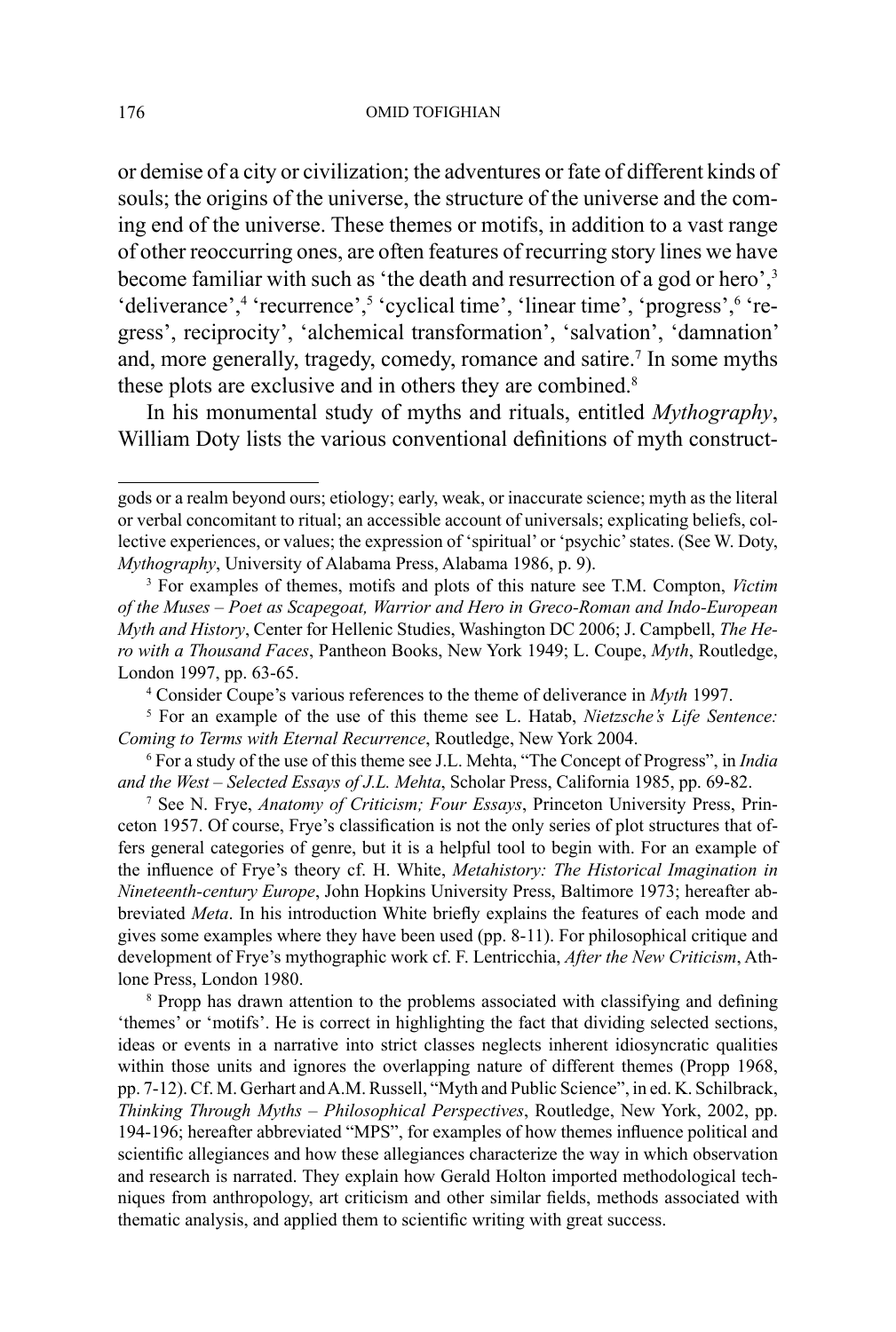ed by different fields of study: 1) In comparative religious studies myth has been understood in contrast to theology; the first being associated with indigenous cultures or 'primitive' peoples and the second with monotheistic systems of belief or philosophically inclined cultures. 2) In the study of poetry, drama and fiction myth is understood in relation to 'mythic elements' or 'legendary plots'. 3) In anthropology or ethnology the term 'the mythic period' has been used to label, often negatively, periods in the history of a culture that resembles pre-modern ways of thinking and acting. 4) In political science the appellation 'myth' is often used to criticize ideologies such as democracy or socialism. 5) In sociology the term is used vaguely for systems of beliefs and ritualized forms of behavior (Doty 1986, p. 6).

The ways that each discipline understands and uses the word 'myth' are indispensable references for any study of myth because together they encompass both narratives and arguments, past and present. Different cultures, eras and systems of thought build up their own categories and include and exclude different phenomena according to basic and static definitions (monomythic definitions – Doty 1986, p. 13, pp. 174-182). However, knowing how to unite different perspectives, and considering the evaluations of those perspectives constructively, while respecting each individual socially and culturally conditioned myth is a far more difficult task and a more vital and urgent interpretative matter ( a poly-mythic hermeneutics – Doty 1986, pp. 56-60). In order to understand the complexities associated with the *mythos/logos* distinction I believe the first step must be to move away from reductive approaches to myth and visit myths in their different varieties. In this paper I will expose some of the obstacles hindering the study of myth and its relationship with philosophy. After revealing some of the underlying presuppositions held by interpreters and rediscovering the intricacies ignored by them I will suggest a series of new questions and some ideas which are necessary if one aims to construct an approach towards the myth/philosophy interaction that resists many of the familiar theoretical simplifications and the dichotomy paradigm that encompasses them.

## 'MONOMYTHIC' DEFINITIONS

The desire for an accurate definition of myth that delineates myth from other forms of discourse, and the belief that so many essentially different forms of discourse can be explained by one definition, are the most significant methodological influences motivating many philosophical studies of myth. When attempting to draw boundaries between different discourses,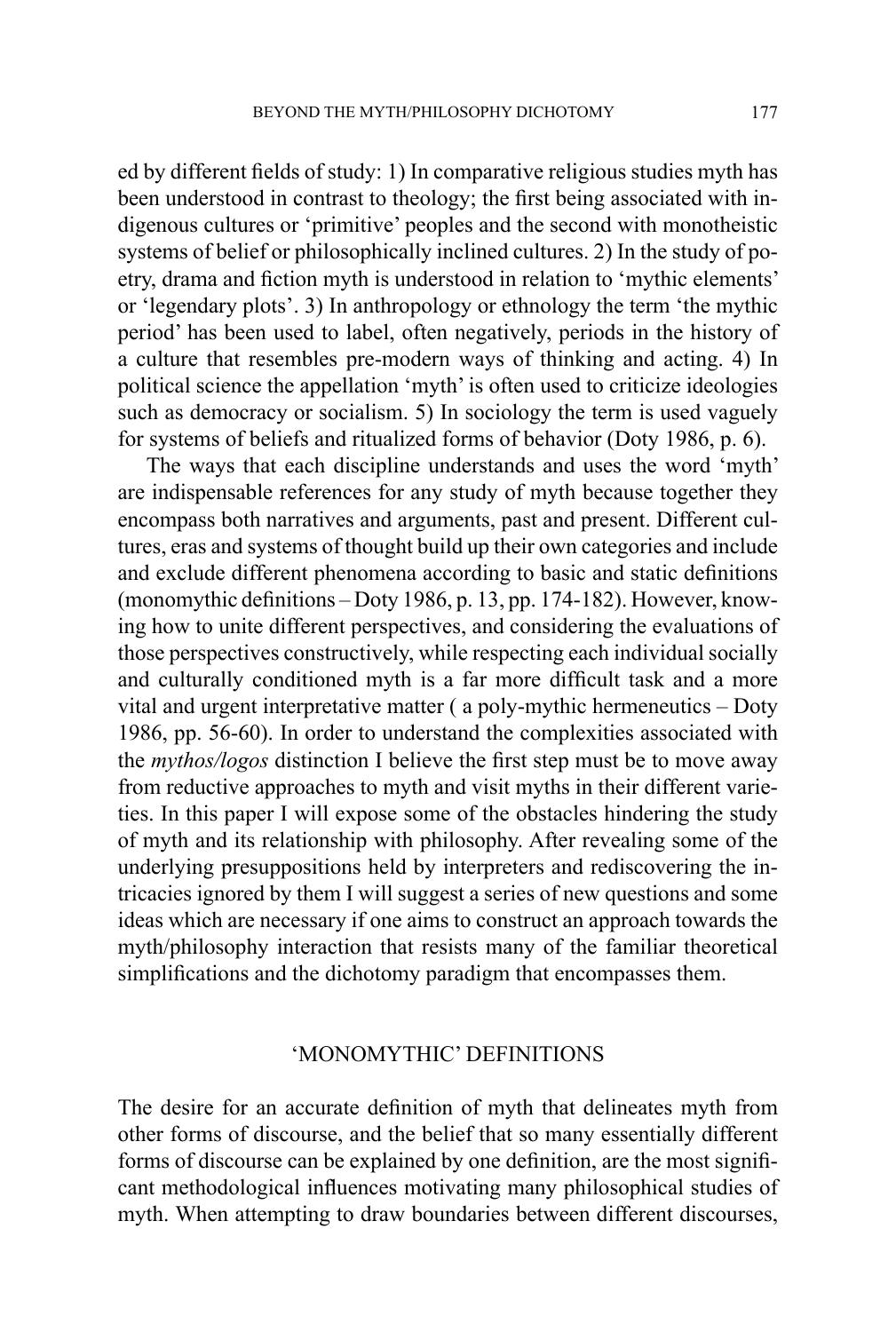deliberating on the principles and elements that are essential for an account to be a myth, one can be easily confused. For instance, the tale about the goddess Artemis hindering the departure of Agamemnon's ships for Troy by extinguishing the wind is considered a myth.<sup>9</sup> However, the authorized accounts of Mohammed's army being aided by thousands of angels to defeat their opposition at the battle of Badr<sup>10</sup> are not considered to be myths. Both of the stories involve supernatural beings, both of them are narrated according to a plot, and all the authors involved aimed to present historical events in a way they believed to be appropriate. The attempts to define myth and to determine which narratives are to be considered myth raise more questions than they answer. The relationship between history and fiction has been scrutinized in the post-modern era because of the nature of narratives – the fact that all narratives, by definition, use particular kinds of plots and create a story in accordance with the plot, which in turn requires a degree of interpretation and selection and exclusion of available data (White 1973, pp. 5-7).<sup>11</sup> In this way, the data used in a historical text relate to reality through particular tropes and are combined to correspond with the imposed plot structure (White 1973, pp. 31-38). A certain amount of 'filling in' occurs when the selected data – at the expense of the excluded data – need to be arranged and matched with each other in order to satisfy the order and rhythm prescribed by the chosen storyline. It would be unfair and over-exaggerated to label history as fiction but it would be inaccurate to assume that historical accounts are representations of events exactly as they happened, or that a historical account could only ever be the one correct story.12 As an example one could consider historical accounts of events in the twentieth-century which reflect the creative involvement of the historian, film maker or other kinds of artists when depicting history. From

<sup>9</sup> Euripides, *Iphigeneia at Aulis.*

<sup>&</sup>lt;sup>10</sup> There are several Qur'anic verses and *hadith* mentioning the assistance of angels in this battle and early Muslim sources take these accounts literally. Also, practically all the sources we have for this event, other than the Qur'an, come from *hadith* and biographies of the prophet written decades after the battle took place. Also, the standard Muslim belief is that the Qur'an was dictated by God to Mohammed through the angel Gabriel. See *Quran* 3:123-125 and 3:13; K. Armstrong, *Muhammad: A Biography of the Prophet*, Harper, San Francisco 1992, pp. 174-176.

<sup>&</sup>lt;sup>11</sup> Also, Gerald Holton has pointed out that in scientific writing, what he terms public science, the writer applies a similar kind of selectivity. He or she reports methods, data and conclusions only after specific laboratory notes are taken and 'disembodied' from the historical context they were taken in to support a particular position or theory and to guarantee further publication and reference (Gerhart and Russell 2002, pp. 194 and 204).

<sup>12</sup> N. Carroll, "Interpretation, History, and Narrative", in *Beyond Aesthetics – Philosophical Essays*, Cambridge University Press, Cambridge, 2001.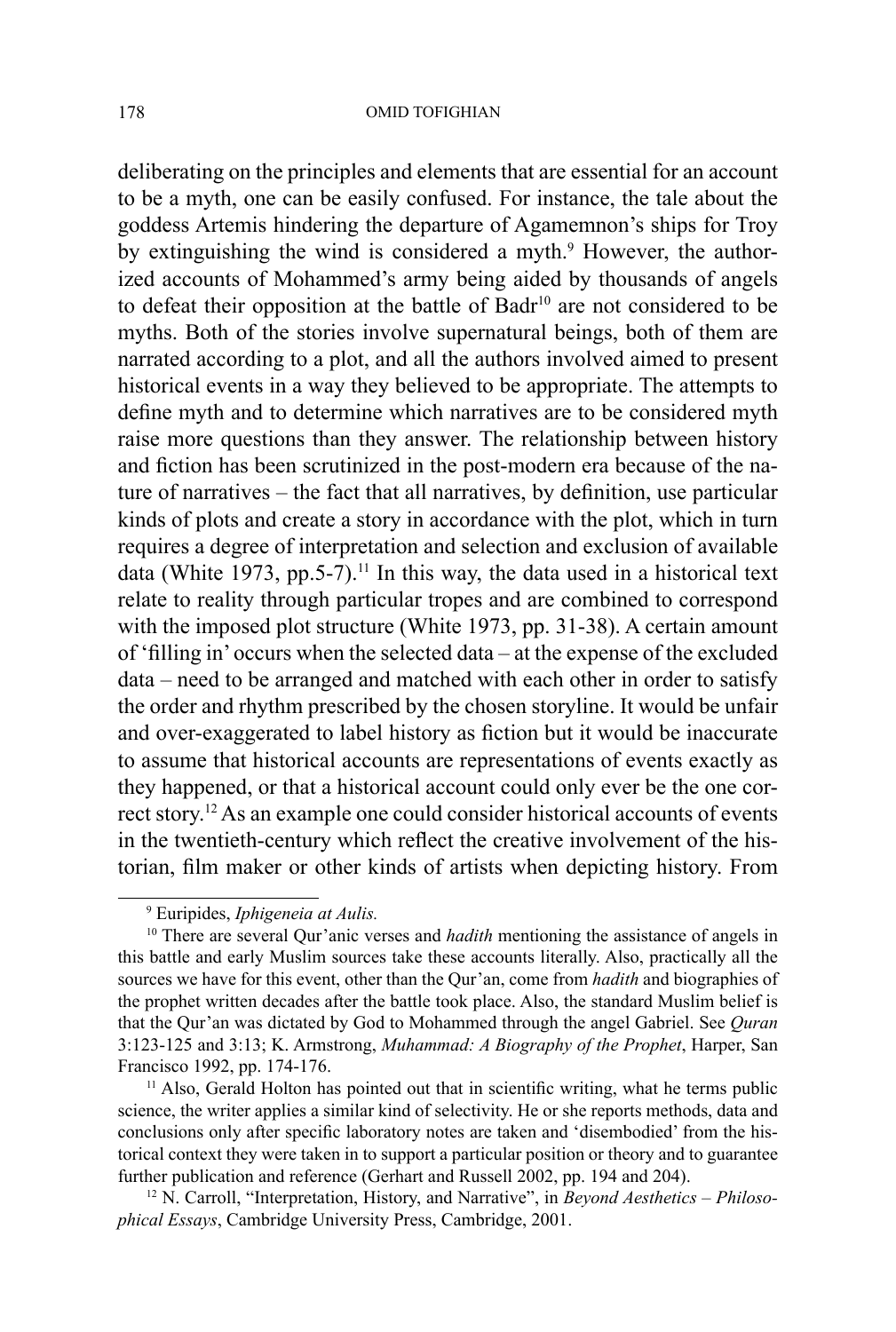the situation in gas chambers in *Schindler's List*, to the events leading to the shooting of John Kennedy in *J.F.K*, to the depiction of certain moments in relation to the unsuccessful mission of one of the high-jacked planes on 9/11/2001 in *United 93* (the high-jacker's preparations and behavior, and the passenger's heroism), are all acceptable to a large extent, are unverifiable, but would never be referred to as myths. $^{13}$ 

The issue of using verifiable evidence and unverifiable evidence is complicated even more when the two are used in juxtaposition or when new evidence is found that some interpret as being verification for an event or an action that others consider to be myth. In the first case, the blending of an unverified narrative with a verified discourse, i.e. supported by different form of evidence, can determine the truth of the tale. *The Histories* of Herodotus, even his most fantastic tales, are not myths because some essential aspects of the stories correspond to a verifiable, logically and physically possible, reality.14 In relation to the second case, however, the stories contained in *Genesis* are mostly considered myths by those unconvinced by theories based on archeological evidence, and true accounts according to those who draw connections between certain findings and the stories in the text.<sup>15</sup>

The objects of myth are sometimes unverifiable, and sometimes verifiable, albeit, to different degrees depending on which aspect of it you wish to prove. It may be accurate to say – to criticize the traditional standards for classifying myth – that the notion of myth is itself a myth, and those very standards, the criteria for what can be considered a myth, are fluid. Myth studies and religious studies has advanced greatly since its inception

<sup>&</sup>lt;sup>13</sup> See White's interpretation of the way characters and events are represented in film and literature in "The Modernist Event", in *Figural Realism – Studies in the Mimesis Effect*, The John Hopkins University Press, Baltimore 2000, pp. 66-86.

<sup>14</sup> For the influence of myth in the *Histories* cf. D. Boedeker, "Epic Heritage and Mythical Patterns in Herodotus", in *Brill's Companion to Herodotus*, eds. E. J. Bakker, I.J.F. de Jong, H. van Wees, Koninklijke Brill NV, Leiden 2002, pp.97-116: "Readers of Herodotus both ancient and modern have found the imprint of Homeric epic on all levels of his text, from the occasional use of special poetic words, to literary tropes such as set speeches and dialogues, to overall range and purpose. Herodotus occasionally refers to epic characters and deeds; moreover, story-patterns familiar from myths emerge from time to time in the *Histories* – but attributed to historical characters and situations" (p. 97).

<sup>15</sup> G. Cornfeld and D.N. Freeman, *Archaeology of the Bible: Book by Book*, Harper & Row, New York 1976. For an analysis of different categories, based on credibility or lack of it, with which narratives can be distinguished cf. B. Lincoln, *Discourse and the Construction of Society*, Oxford University Press, Oxford 1989, p. 25. Also cf. K. Schilbrack's introduction in ed. K. Schilbrack, *Thinking Through Myths – Philosophical Perspectives*, Routledge, New York 2002, pp. 7-10.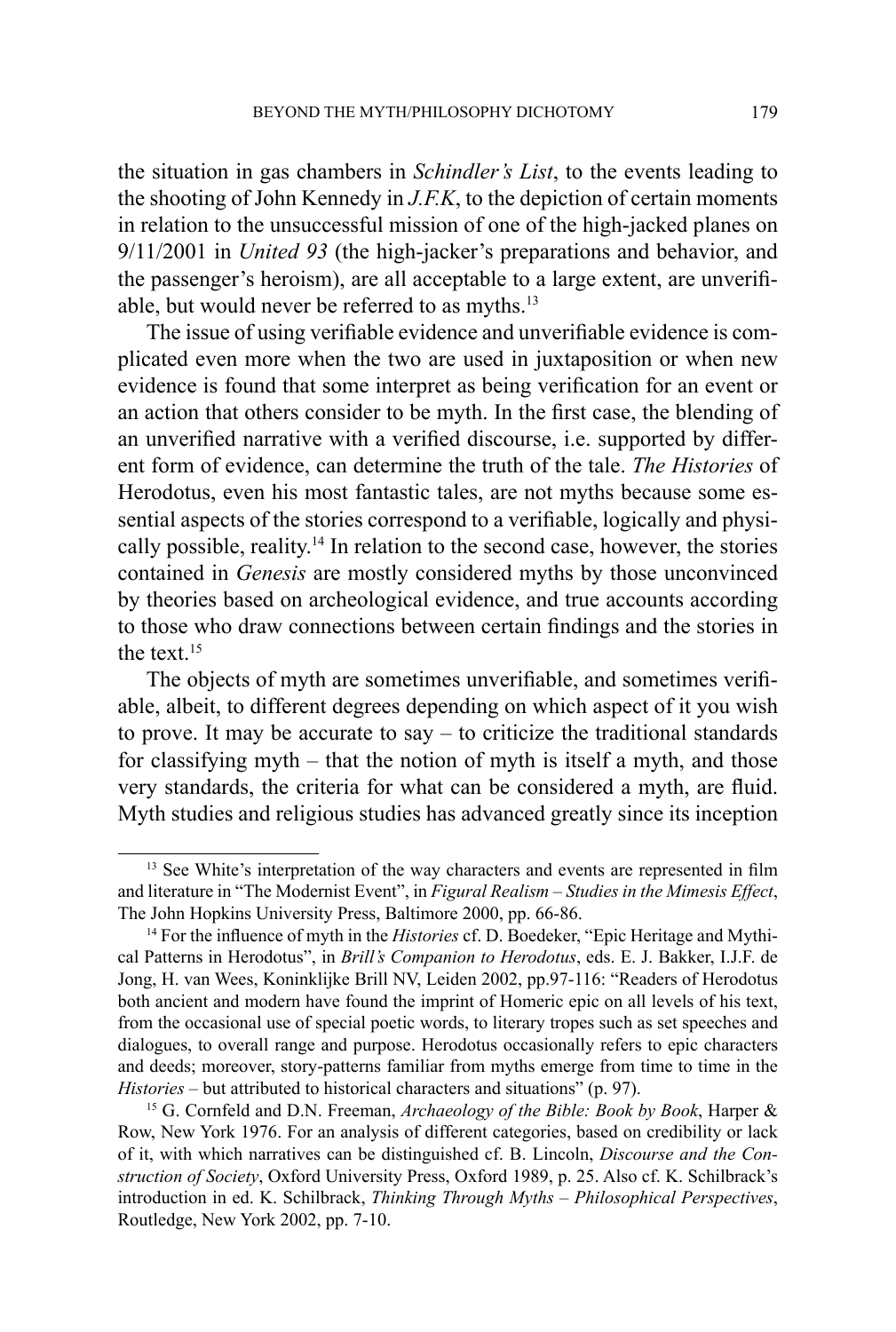#### 180 OMID TOFIGHIAN

less than two centuries ago, and today it would be naïve to assume, for instance, that the indigenous Australian stories about the Dreamtime and ancient Greek myths belong to one genre.<sup>16</sup> One thing is certain, myth, if believed in or accepted as relevant in certain ways, allows for the existence of particular kinds of objects. Objects, whether they are physically possible, logically possible or actual, take a certain form and are ascribed a certain meaning when incorporated into one or more of the many forms of myth I listed at the beginning of this section. Levi-Strauss, in *Totemism*, suggests that if we break the authority of a myth to classify objects and experiences, then many of those objects and experiences vanish or undergo a transformation of meaning.17 If this is the case what happens to the oral stories and texts we bundle together under the name myth if the very notion of myth itself is scrutinized and deconstructed in the same way: Could many modern theories and ideologies be considered myths if we reconstruct the definition of myth in agreement with Levi-Stauss' analysis?<sup>18</sup>

If we consider a well known quote by Levi-Strauss we must pause before we agree to any definitive definition or function of myth.

Of all the chapters of religious anthropology none has tarried to the same extent as studies in the field of mythology. From a theoretical point of view the situation remains very much the same as it was fifty years ago, namely, a picture of chaos. Myths are still widely interpreted in conflicting ways: collective dreams, the outcome of a kind of esthetic play, the foundation of ritual.... Mythological figures are considered as personified abstractions, divinized heroes or decayed gods. Whatever the hypothesis, the choice amounts to reducing mythology either to an idle play or to a coarse kind of speculation.19

<sup>&</sup>lt;sup>16</sup> The position of Anglo-American New Criticism and Russian Formalism is particularly interesting in this respect. Theorists from these schools, influenced by Croce, hold that any form of artistic expression is its own unique and incommensurable construction and cannot be translated into another language or explained according to another discourse without losing its original character. However, this does not reject the fact that good translations or interpretations are possible – ones that insist on the value of the original. Also, they argue that generic theories destroy the idiosyncratic nature and quality of each text; the idea of genre must be replaced with a close reading of each work. Literary texts of all kinds must be appreciated and understood according to their internal structure and the dynamic interrelation between their constituent units and not limited by an overarching definition that tries to reduce many different texts into a vague category or misrepresentation – P.V. Zima, *The Philosophy of Modern Literary Theory*, Continuum International Publishing Group, Athlone 1999, pp. 18-19.

<sup>17</sup> C. Levi-Strauss, *Totemism*, Penguin Books, Hardmondsworth 1973, pp. 1-3.

<sup>18</sup> Cf. E. Cassirer, *Myth of the State*, Yale University Press, New Haven 1961.

<sup>19</sup> C. Levi Strauss, "The Structural Study of Myth", in *The Journal of American Folklore*, Vol. 68, No. 270, A Symposium (Oct. – Dec., 1955), pp. 428-444 and p. 428.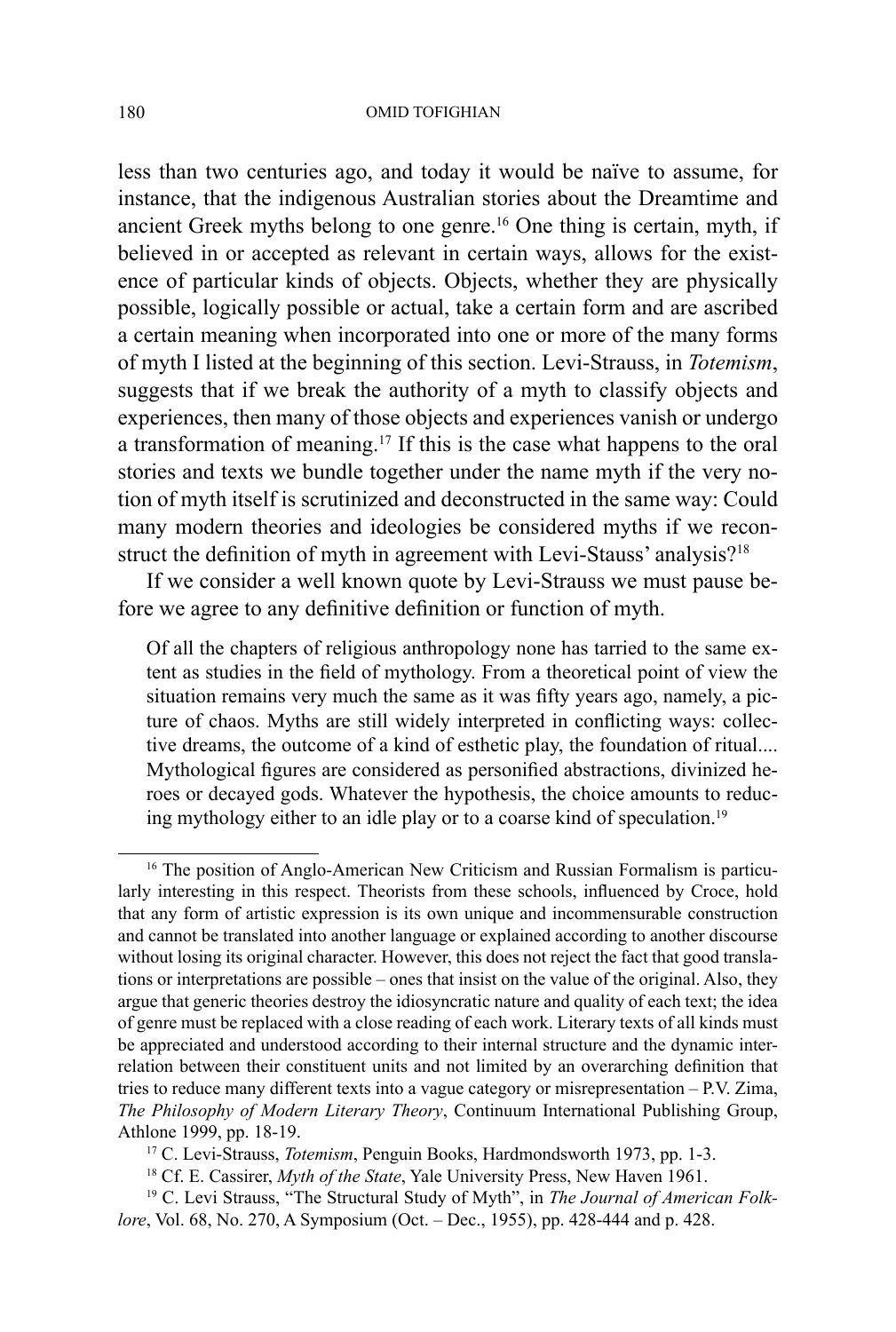At least the complexity and controversy associated with reducing myth to one account has reached a level of relative consensus in contemporary debates by philosophers working on the issue. To consider myth (as it is presented in philosophical contexts) as simply a fictional story or a false account is avoiding the more serious questions concerning *mythos* and *logos*. Often, myth is not a single story or a set of images originally intended for one purpose. Worldviews conditioning evaluations of myth, and the hermeneutics constraining approaches to mythography, can only be recognized and addressed constructively once one identifies and explores the most dominant explanations that myth is often reduced to: a preliminary stage of scientific thought; an idealized representation of reality or a reenactment of it (through ritual); an expression of a psychological state; a communication of yesterday's values; or one of the many different varieties of these grand mythographical explanations (Doty 1986, p. xiii). One must search for an inclusive horizon which enables many kinds of myths to function according to their social, cultural, political, ideological or literary settings. Instead of enforcing the "simple and easily memorized statements that suggest that myth does this. . .or that" (Doty 1986, p. 10), scholars must approach the issue of myth without resorting to a definition but by envisioning a horizon within which previous definitions can exchange prominence and new definitions can be spawned.<sup>20</sup>

But moving beyond definition is only the first step towards selecting the features of myth which are indispensable to an understanding of it – particularly an understanding which has philosophical significance. Archetypal plot structures, for instance, are a necessary concomitant of myths which need to be acknowledged in any interpretation. But they do not provide

<sup>&</sup>lt;sup>20</sup> Meta-historical and trans-temporal narratives of the history of myth have given rise to problems concerning the role of the theorizer in explicating the description and function of myth. Modern interpretations of myth are driven by rational concerns that involve a certain understanding of issues such as knowledge, morality and aesthetics, which are deeply rooted in the idiosyncratic views of the interpreter. When these views are combined with a theory of history and are imposed onto historical events and actions, a very particular selection process must take place concerning the almost infinite data available to the interpreter. In addition, the data must be evaluated to correspond and support the theory of history as well as the intellectual, ethical and aesthetic positions. The role of myth, like every other cultural phenomenon, is subject to this selection and evaluation. Therefore it inevitable that most modern methodologies 1) require that myths be generally categorized as one genre 2) determine the characteristics that myths have 3) determine the function of myths and 4) evaluate the epistemic status of myths. I am critical of this framework for analyzing myth and am suggesting that the study of myth aim to address individual myths without assuming a general genre – one with set or predictable characteristics, a repeated function or a standard epistemic quality.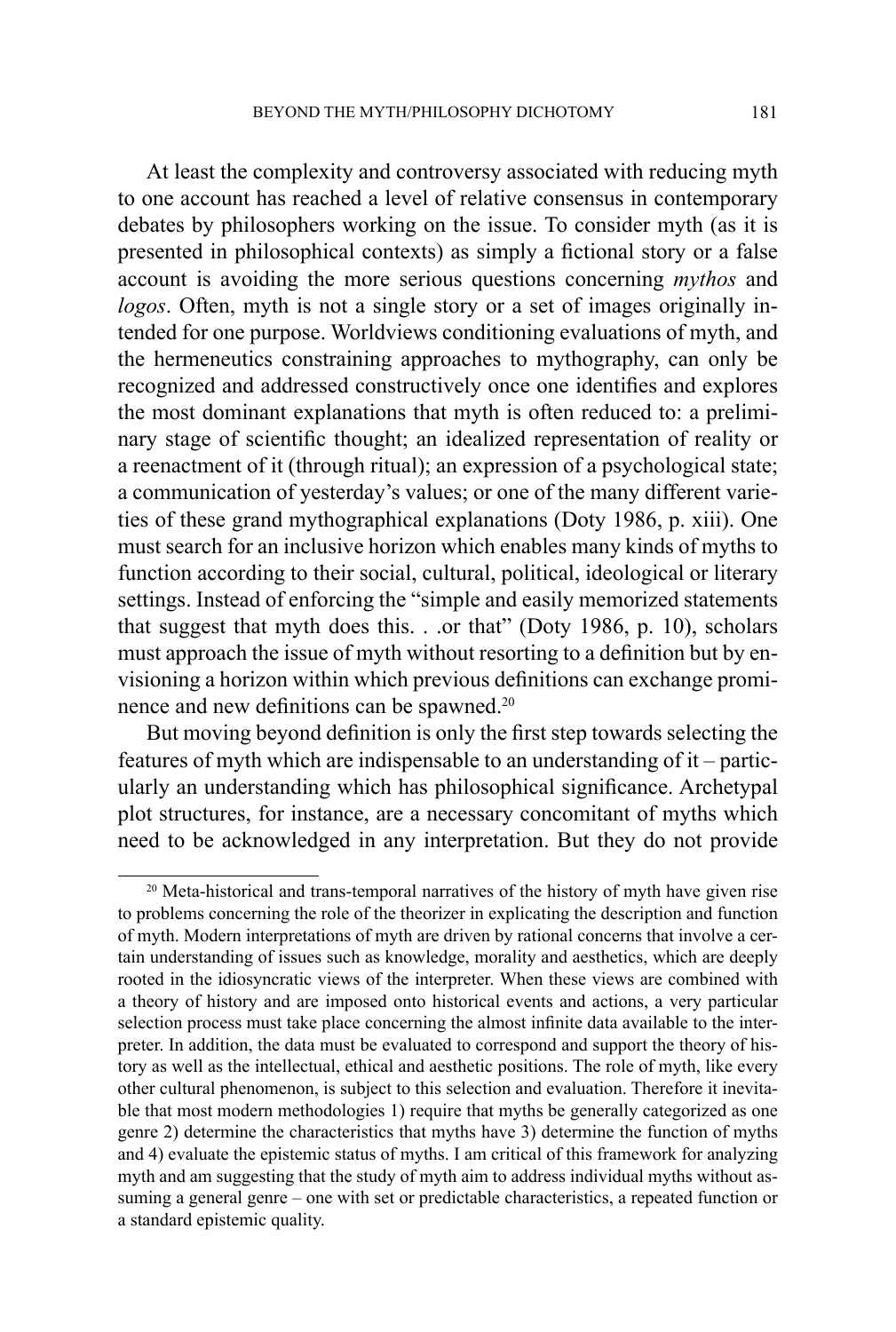the sufficient conditions for analyzing the networks of meanings inherent in all complex myths.<sup>21</sup> When an author summarizes many events over a long period into a story, and employs the story in order to give it a form of logical coherence, he or she must at times neglect temporal serialization. The study of a story's plot structure is necessary but reducing the different meanings of a literary text to the plot still leaves many questions open about the internal dynamics of a story and gives the analyst or the reader too much interpretative liberty. Understanding a text according to its structure – or more accurately, one perspective of structure – is equivalent to a "theory of everything" which implies that the multifarious range of narratives can also be interpreted using one criterion.22 One must also account for the interaction between the elements constituting the plot such as characters – what they represent, how they represent it and who they represent it to – dramatic setting and the imaginary details evoked by the author, symbols or icons, and the interplay and transformation of all of these throughout the course of the tale.

Myth is usually a mix of different stories, carefully selected and modified, which in turn provide material for further appropriation for multiple reasons. The heterogeneous basis of most myths – consisting of units influenced by different moments of history, different religions, cultures and political ideas – reflects the multiple functions, possible interpretations and uses of those myths.23 The multifarious and often competing interpretations of myth are an obvious outcome of the network of meanings and multiple messages constituting the nature of most myths. The plot, characters and symbols used to amalgamate the pieces of different stories in order to make a myth are closely associated with the identity of the writer and the philosophical milieu he is operating in. Also, it is crucial to discover the most prominent meaning or meanings of myths without downplaying, ignoring, ridiculing or attacking minor ideas and messages. A comprehensive study must deal with the complexities of plot, character selection, tropes and

<sup>&</sup>lt;sup>21</sup> For an application and criticism of Jung's views concerning archetypes to examples of myth see *Myth*, pp. 139-146; for a critical interpretation of the use of Jung's archetypes cf. E. Gould, *Mythical Intentions in Modern Literature*, Princeton University Press, Princeton 1981.

<sup>22</sup> T.A. Schmitz, *Modern Literary Theory and Ancient Texts*, Blackwell Publishing, Malden 2007, p. 50.

<sup>&</sup>lt;sup>23</sup> Consider Claude Levi-Strauss's explanation of the decomposition and recomposition of 'mythemes' and the description of the mythmaker as a *bricoleur* (for the concept of mythemes see Levi Strauss 1955, pp. 428-444; for the concept of *bricoleur* see *The Savage Mind*, translated by J.Weightman and D. Weightman, The University of Chicago Press, Chicago 1966.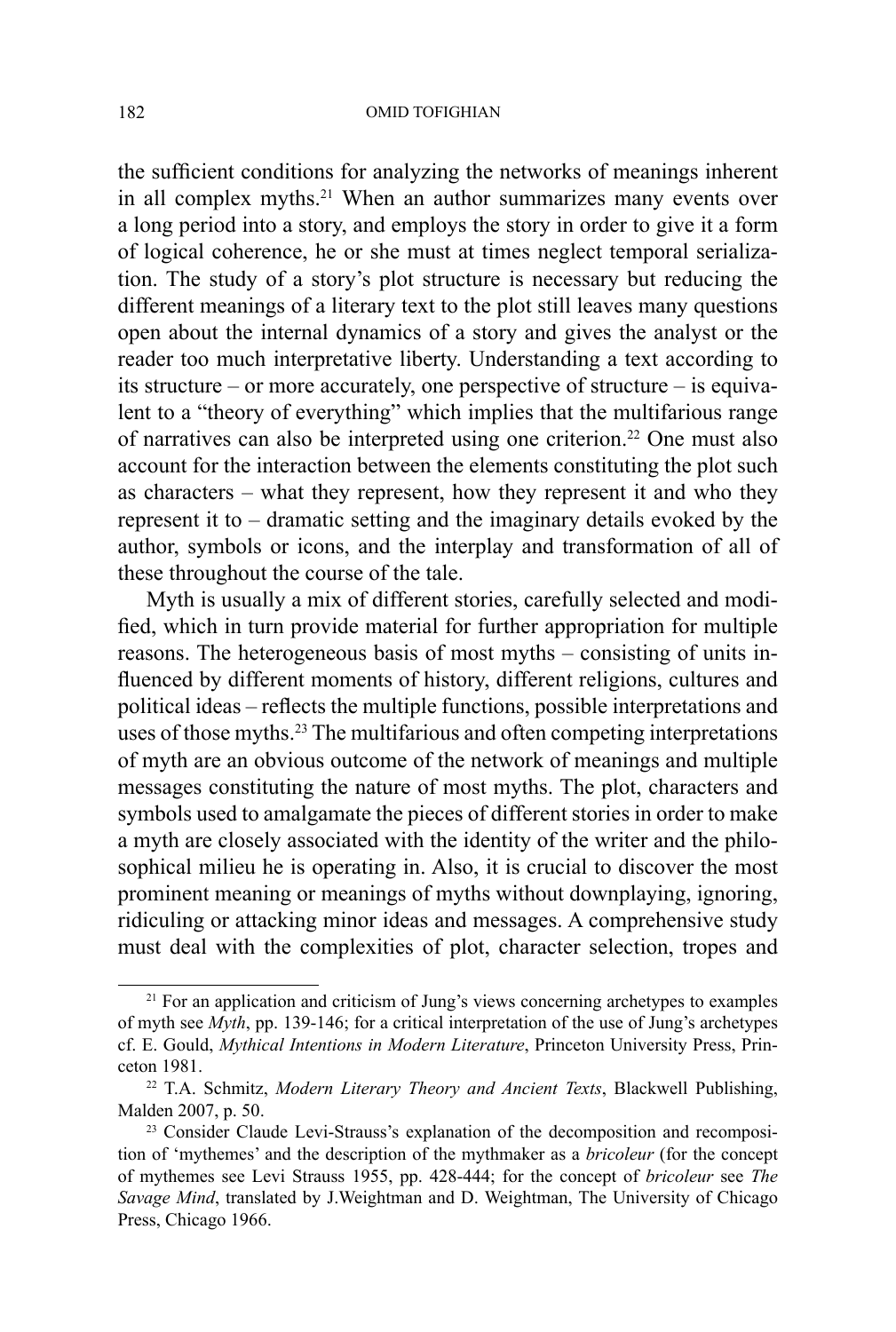symbols in detail as well recognizing and addressing facts such as the way myth makers include some material and exclude others; the way ideological paradigms determine these choices; and, the exclusive social position or elitism pertaining to the one who can make a myth and propagate it. All these factors give credence to the proposition that myth is a subject that is eternally associated with philosophical thinking and can be analyzed as being interdependent with it (Doty 1986*,* pp. 15, 17-18 and pp. 20-21).

## TOWARDS A 'POLY-MYTHIC' HERMENEUTICS

Since the pre-Socratics most philosophers have rejected myth as a valid form for representing reality. Much of the contemporary debate over the relationship between myth and philosophy puts the onus of proof on myth and veers towards the general *mythos/logos* dichotomy. The philosopher who wishes to prosecute myth and demand justification for its loitering amongst domains of rationality does so with legitimacy. But reducing the issue to a simple dichotomy is superficial and has little import – the subsequent debates can become almost inconsequential. One needs to consider deeper levels of communication between myth and philosophy even if one begins by simply comparing and contrasting styles of explanation. However, the crucial first step must be to critically analyze the generally accepted definition of myth which necessarily involves considering the history of the term and what it meant to different philosophers at different times, and what they wanted to use it for.<sup>24</sup>

 $24$  Hayden White's criticism of historicism is relevant in terms of illuminating the limits of evaluations of myth that are based on particular views of history (such as positivist or Romantic). White contributed to the philosophy of history by blurring the boundaries between historiography and literary criticism, highlighting the relevance and implications of the narrative structure in historical accounts and introducing the use of tropes. For White, historical writing and studies of history are subject to linguistic and cultural constraints. In addition, the moral and aesthetic preferences associated with a historian's account necessarily influence the form of narrative selected to represent a period of events (H. Paul, "Hayden White and the Crisis of Historicism", in *Re-Figuring Hayden White*, Ankersmit, F., E. Doma ńska, and H. Kellner (eds.), Stanford University Press, Stanford 2009, p. 55). These preferences determine the particular form of historical representation and condition the content of the account. Therefore, the status and function of myth needs to be understood in terms of the interpreter's historical presuppositions and conditions. For a historical approach to modern theories of religion (which includes myth) that criticizes the different forms of historicism involved in understanding religion cf. W.H. Capps, *Religious Studies*, Augsberg Fortress, Minneapolis 1995, chapter 2.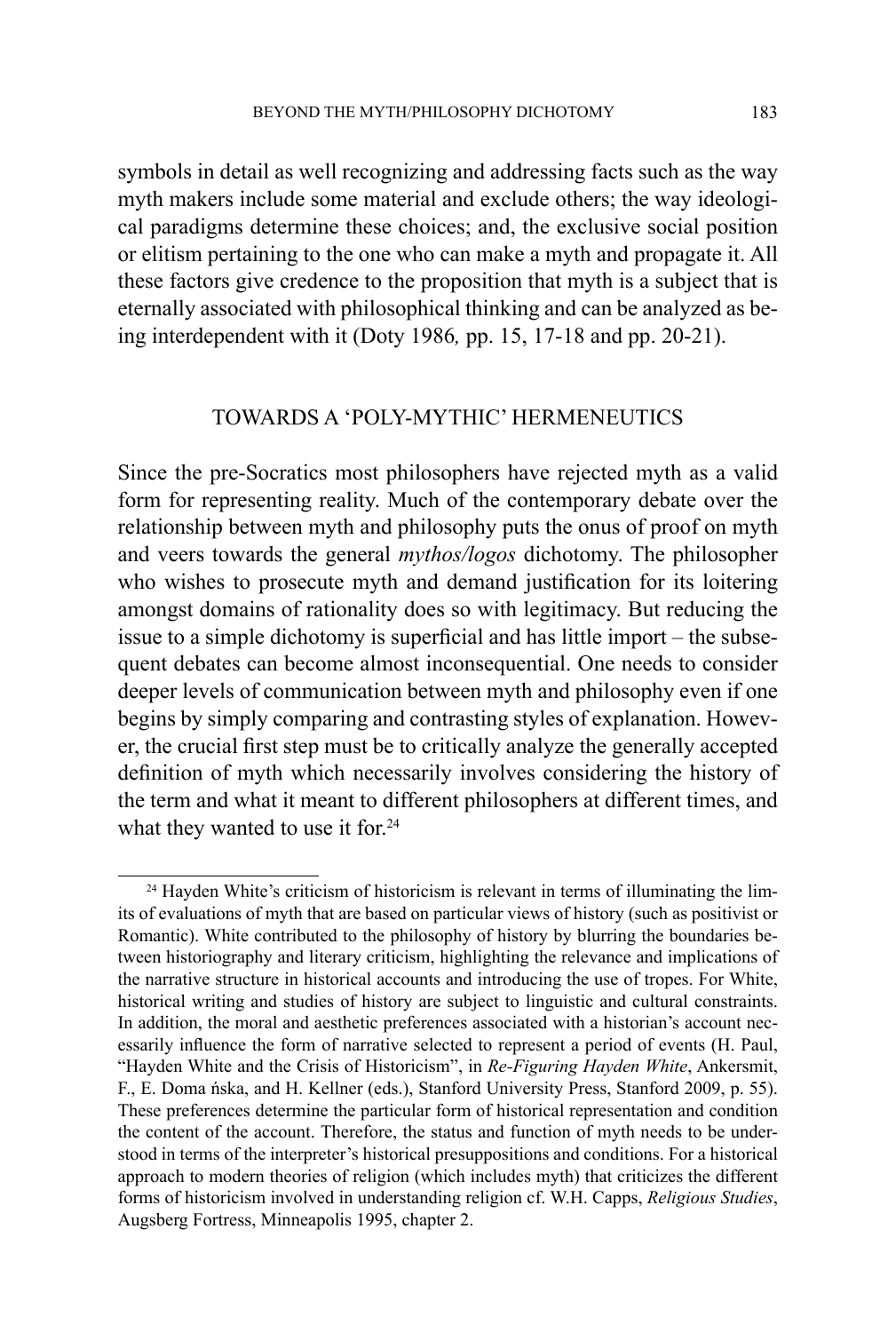#### 184 OMID TOFIGHIAN

Study into the status of myth in relation to philosophy has, thus far, given rise to various approaches towards different questions pertaining to myth and philosophy: What reasons would a philosopher have for using a technique such as myth? Does and can myth symbolize anything expressed in philosophy? What can myth contribute that philosophy can not? And what is the relationship between myth and philosophy in a philosophical text? These dilemmas need to be expanded by exploring deeper questions: What dynamics are at play in a philosophical text when two genres seem to be combined? How and why would a philosopher need to look closer at the hybrid nature and structure of a discursive argument, and the different elements interrelating in a discursive argument, to better understand and strengthen that same argument?

Only a few contemporary philosophers and philosophical schools of thought have paid serious attention to the relevance of myth in relation to philosophical issues. Schillbrack questions this negligence within modern philosophy and states that a rigorous philosophical project that deals with myth has not been undertaken with the exception of the writings of some thinkers in the German Idealist tradition, Paul Ricoeur, Hans Blumenberg and possibly a number of random philosophers of religion (Schilbrack 2002, p.  $2$ ).<sup>25</sup> He also draws attention to the alarming fact that until quite recently there has been very little interaction between philosophy and religious studies, anthropology and the history of religion. He argues, I believe correctly, that philosophy is significantly relevant to the social sciences, and vice versa – particularly concerning an issue as cross cultural and cross disciplinary as myth. The more contentious issue is how one discourse stands in relation to the other. Robert Segal classifies the different positions held by philosophers and non-philosophers: myth is part of philosophy; myth actually is philosophy; philosophy develops out of myth; myth and philosophy serve the same function but are independent; myth and philosophy function differently and are independent.<sup>26</sup> He identifies

<sup>&</sup>lt;sup>25</sup> Schilbrack criticizes the overbearing influence of Christian theism on the philosophy of religion and argues that until the philosophers from within that tradition – particularly philosophers in the English speaking tradition – broaden the objects of their study the questions that inspire and enhance the scope of their inquiry will remain limited. For a comprehensive account of the history of religious studies that pays close attention to the significant influence of Christianity and Christian thought in shaping it see E.J. Sharpe, *Comparative Religion*, General Duckworth and Company Ltd., London 1975.

<sup>&</sup>lt;sup>26</sup> R. Segal, "Myth as Primitive Philosophy: The Case of E.B. Tylor", in ed. K. Schillbrack, *Thinking Through Myths: Philosophical Perspectives*, Routledge, London 2002, p. 18.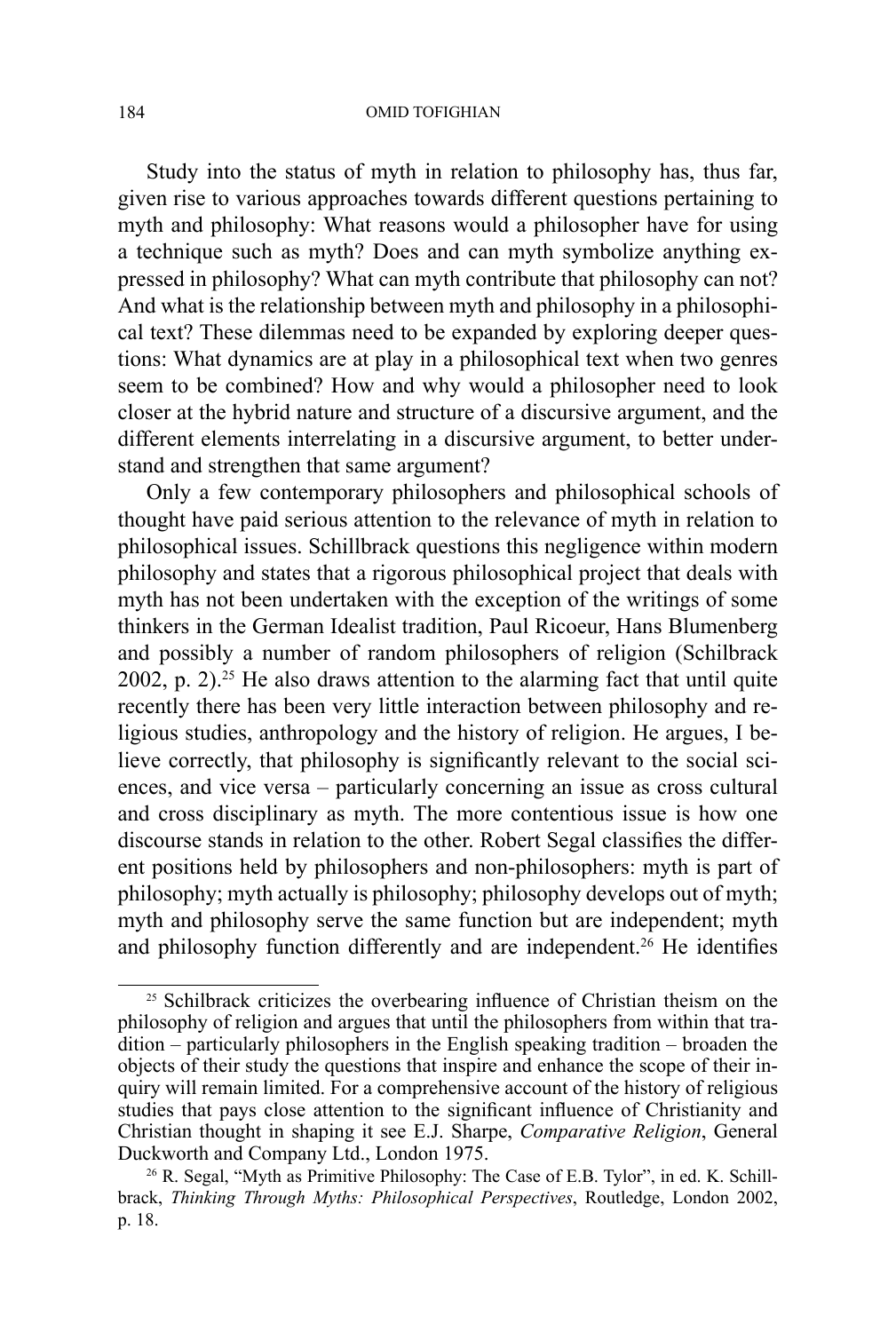that these perspectives on the relationship are closely associated with the division between religion and science. In fact in many cases the evaluation of the *mythos/logos* distinction has been predetermined by interpretations of the religion/science division. Scholars such as E.B. Tylor argued for the indispensable link between myth and religion.<sup>27</sup> According to him, myth supplemented religion by providing explanations and stories in which to situate religious belief.<sup>28</sup> Contemporary trends in myth studies have been inclined to veer away from this, generally speaking, nineteenth century interpretation and have attempted to present a more interactive explanation of myth/religion and philosophy/science.29 In any case, an additional and plausible way of interpreting the relationship between myth and philosophy is to say that myth and philosophy function differently but are *interdependent*. Approaching myths in relation to arguments in this fashion avoids the burden of having to justify the relevance of the two discourses in the same way one would need to justify the relevance of religion to philosophy.

An interrelated approach towards *mythos* and *logos*, in contrast to the reductive approach I criticized above, demands that a number of salient questions be considered. The direction of these questions concerning the cooperation between myth and philosophy leads the reader to appreciate

 $27$  For classical theorists of religion and myth, such as E.B. Tylor, myth can be explained in relation to the human cognitive capacity. Mythical explanations ascribe physical events to the personal will of a god or spirit and scientific explanations involve postulating impersonal forces behind physical occurrences. The two are incompatible since there cannot be two different efficient causes for one event but are methodologically connected in that they try to offer reasons for physical occurrences. Tylor believes that postulating personal, non-physical, causes, is unscientific and, even though he does not go into details concerning why, it is very likely that his criticism of myth had a strong influence on later theories that use empirical verification as the criterion for evaluating the referents of myth.

<sup>&</sup>lt;sup>28</sup> For a summary of Tylor's theory of religion including background information see Sharpe 1975*,* pp. 53-58.

<sup>&</sup>lt;sup>29</sup> Feminist philosopher, Michele Le Doeuff identifies myth as a narrative that has always provided philosophy with imagery and a way to accommodate passion into rational deliberation (*The Philosophical Imaginary*, Stanford University Press, Stanford 1989. She believes the two to be inseparable, identifies the presence of myth in philosophical texts, thus rejecting the dichotomy paradigm. For Le Doeuff, myth and philosophy, combined, render a complete account of lived experience that must necessarily incorporate aspects of an embodied being such as sexual orientation, ethnicity, class and political affiliation. Another feminist philosopher, Pamela Sue Anderson argues that Le Doeuff's theory offers many important insights into the place of myth in philosophy that have remained unacknowledged by philosophers, but have provided feminist theory with form and content. P.S. Anderson, "Myth and Feminist Philosophy", in ed. K. Schilbrack, *Thinking Through Myths: Philosophical Perspectives*, Routledge, London 2002.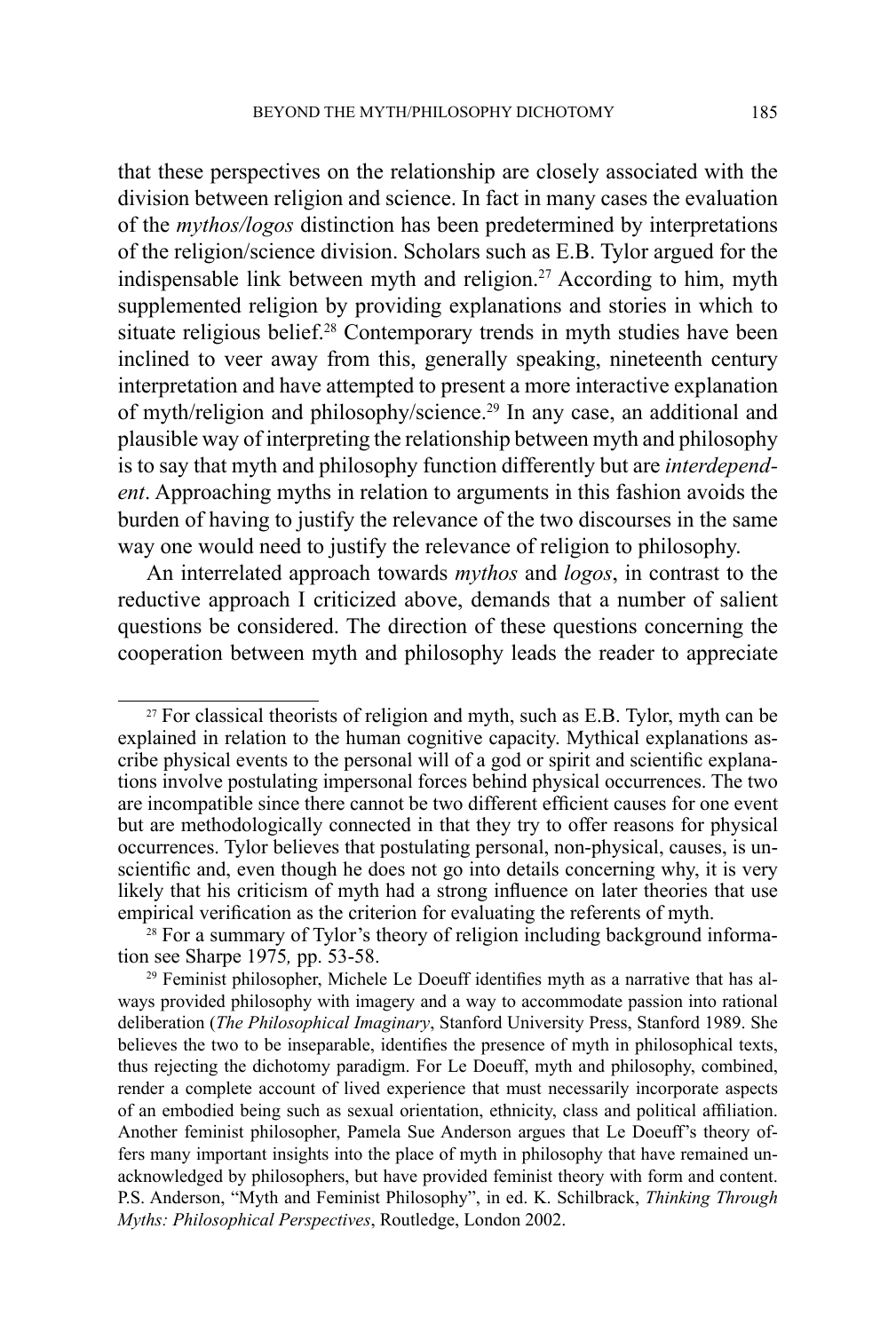1) the literary, textual and performative aspects, 2) structural authority and 3) hermeneutical matters.30

Questions relating to 1:

- a) What are the literary and dramatic characteristics of the myths?
- b) How is the myth related to other similar materials? Does the myth have an equivalent in terms of genre? Is it an anti-genre? Is it unique?
- c) What materials may have influenced its formation and development?
- d) What are the dramatic or literary markers which are not found elsewhere in other cultural creations and literature, and why are they there?
- e) Are there indications in the myth of the correct context for interpretation?

Questions relating to 2:

- a) What are the innate dynamics of the myth and do they correspond to those found in philosophical discourse?
- b) To what extent does the myth represent a class of similarly structured materials, and to what extent is it unique?
- c) How does the myth fit into particular conceptual, aesthetic, and semiotic systems? Is it shaped by other privileged codes or does it function as a master code that governs elements in other texts?

Questions relating to 3:

- a) What symbolic and iconic traces of the myth can be found in a philosophical text? And, correspondingly, how can the place and function of certain symbols and icons be understood once they are identified as traces of the myth?
- b) What relevance does the positioning of myths have in a philosophical treatise? How can we understand the myth as a primary element rather than a secondary or peripheral element?
- c) How self-evident is the meaning of the myth to the reader-listener? Does it require extensive exegesis?

Questions pertaining to the validity and veracity of narrative are, no doubt, worthy of further examination. However, this line of investigation

<sup>&</sup>lt;sup>30</sup> I am indebted to William Doty for listing some of these crucial questions and categorizing them in a way similar to the way I have done it here (Doty 1986, pp. xvi-xvii).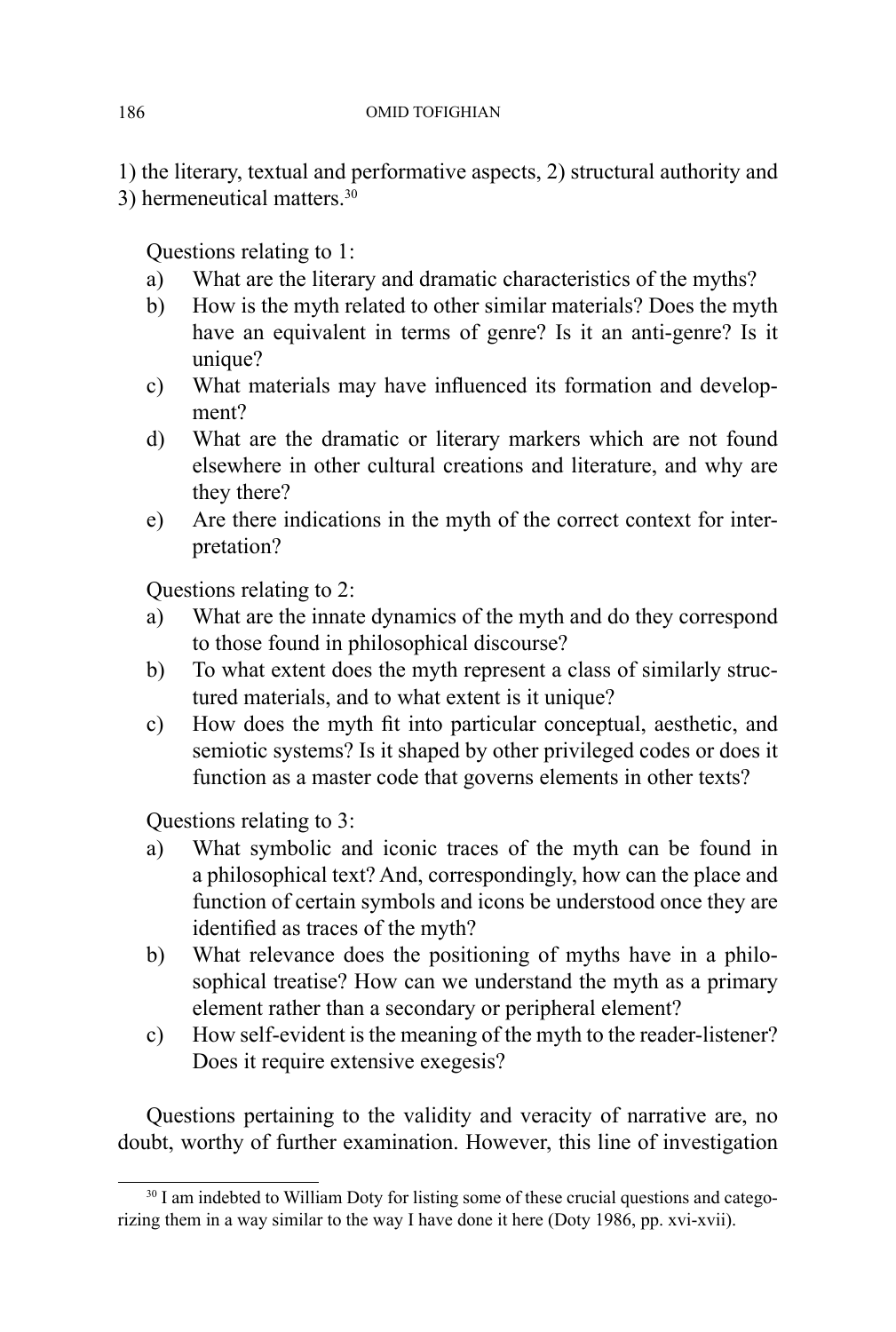has diverted attention from other equally salient problems. If we aim at stressing myth's vicinity to philosophical truth we risk neglecting the inherent ambiguity or the poly-semantic character of myths which resists conceptual definition.31 And, if we stress the non-conceptual character of myth and disregard its truth value we risk not recognizing how it conditions the reader epistemologically and the very existential, yet subtle, ways it makes critical suggestions. I am not suggesting that the direction I have taken in this study is more relevant than the direction taken by past commentators on myth. Nor am I suggesting that my method reveals the only insight or illuminates the fundamental features pertaining to the issue. But I am certain that the way scholars have dealt with the issue of myth and philosophy has evolved out of, and paid closer attention to, a study of genre and other kinds of classification rather than the technical use of genres and themes in connection with each other; one must approach the notion of 'genre' more cautiously and avoid acquiring it as a tool that will misdirect and cloud interpretation of a text.32

Specific literary themes and devices must be considered in an analysis of the interaction between myth and philosophy that aims to respect the idiosyncrasies of individual myths – one which respects their narrative form and helps identify the elements which are to be analyzed in relation to potential discursive counterparts. In addition to being guided by the questions above it is worth considering the literary elements of myth and investigating whether they play any particular role in philosophical texts. A philosophical inquiry into myth can be greatly enhanced by giving serious attention to elements and devices such as plot structures, character selection, narrative mode, the use of tropes and liminality. In turn, this approach towards myth can benefit the way philosophy understands itself and its relationship with myth.

Investigations of the relationship between narratives and arguments have a history that has not proceeded along a smooth linear path. The place of myth in this tradition has been acknowledged in multifarious ways from different perspectives and by a diverse range of thinkers. Whether a culture accepts a basic definition of myth or a system of thought establishes

**\***

<sup>31</sup> C. Flood, "Myth and Ideology", in ed. K. Schilbrack, *Thinking Through Myths: Philosophical Perspectives*, Routledge, London 2002, pp. 183-186.

<sup>&</sup>lt;sup>32</sup> Croce is credited for introducing the criticism and mistrust of the notion of genre into literary theory.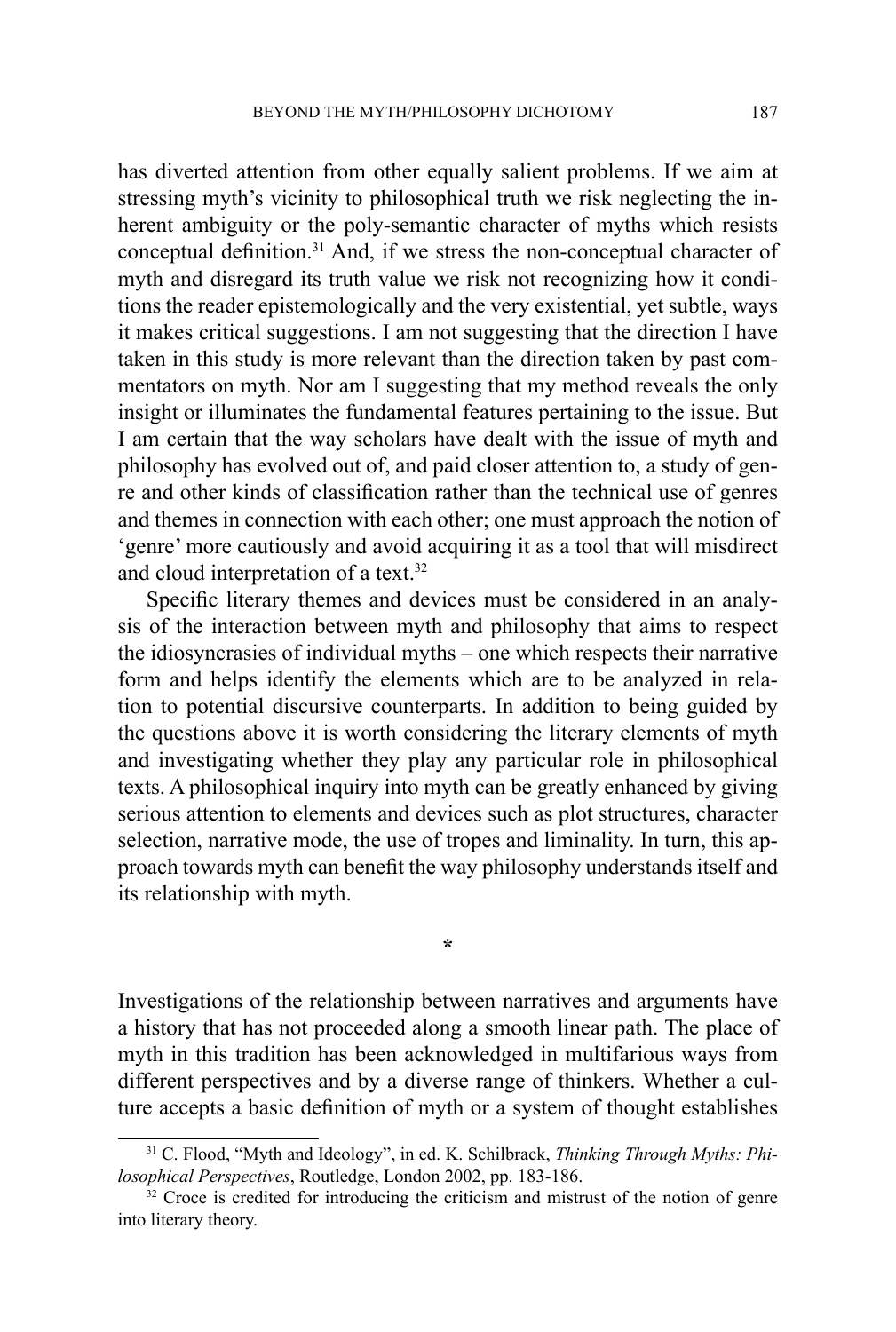a theory by which to reduce myth one is always faced with the exclusion of perspectives that need to be acknowledged if a more encompassing and sophisticated interpretation of myth is to be formed; what I have called a poly-mythic hermeneutics. Moving away from the reductive approaches to myth assists in understanding the complexities associated with the *mythos/logos* distinction but it is only the first step. In this paper I have exposed some of the problems associated with the study of myth and its relationship with philosophy and shed light on a number of intricate details often ignored by scholarship. And I have suggested a set of new questions and ideas indispensable to a philosophically relevant study of the myth/ philosophy relationship that resists dichotomy or other forms of reduction; a move towards an interdependent perspective.

### **REFERENCES**

- Anderson, P.S., 2002, "Myth and Feminist Philosophy", in ed. K. Schilbrack, *Thinking Through Myths: Philosophical Perspectives*, London: Routledge.
- Boedeker, D., 2002, "Epic Heritage and Mythical Patterns in Herodotus", in *Brill's Companion to Herodotus*, eds. E. J. Bakker, I.J.F. de Jong, H. van Wees, Leiden: Koninklijke Brill NV.
- Campbell, J., 1949, *The Hero with a Thousand Faces*, New York: Pantheon Books.
- Capps, W.H., 1995, *Religious Studies*, Minneapolis: Augsberg Fortress.
- Carroll, N., 2001, "Interpretation, History, and Narrative", in *Beyond Aesthetics Philosophical Essays*, Cambridge: Cambridge University Press.
- Cassirer, E., 1961, *Myth of the State*, New Haven: Yale University Press.
- Compton, T.M. 2006, *Victim of the Muses Poet as Scapegoat, Warrior and Hero in Greco-Roman and Indo-European Myth and History*, Washington D.C.: Center for Hellenic Studies.
- Cornfeld, G. and Freeman, D.N., 1976, *Archaeology of the Bible: Book by Book*, New York: Harper & Row.
- Coupe, L., 1997, *Myth*, London: Routledge.
- Doty, W., 1986, *Mythography*, Alabama: University of Alabama Press.
- Flood, C., 2002, "Myth and Ideology", in ed. K. Schilbrack, *Thinking Through Myths: Philosophical Perspectives*, London: Routledge.
- Frye, N., 1957, *Anatomy of Criticism; Four Essays*, Princeton: Princeton University Press.
- Gerhart, M., and Russell, A.M., 2002, "Myth and Public Science", in (ed.) K. Schilbrack, *Thinking Through Myths – Philosophical Perspectives*, New York: Routledge.
- Gould, E., 1981, *Mythical Intentions in Modern Literature*, Princeton: Princeton University Press.